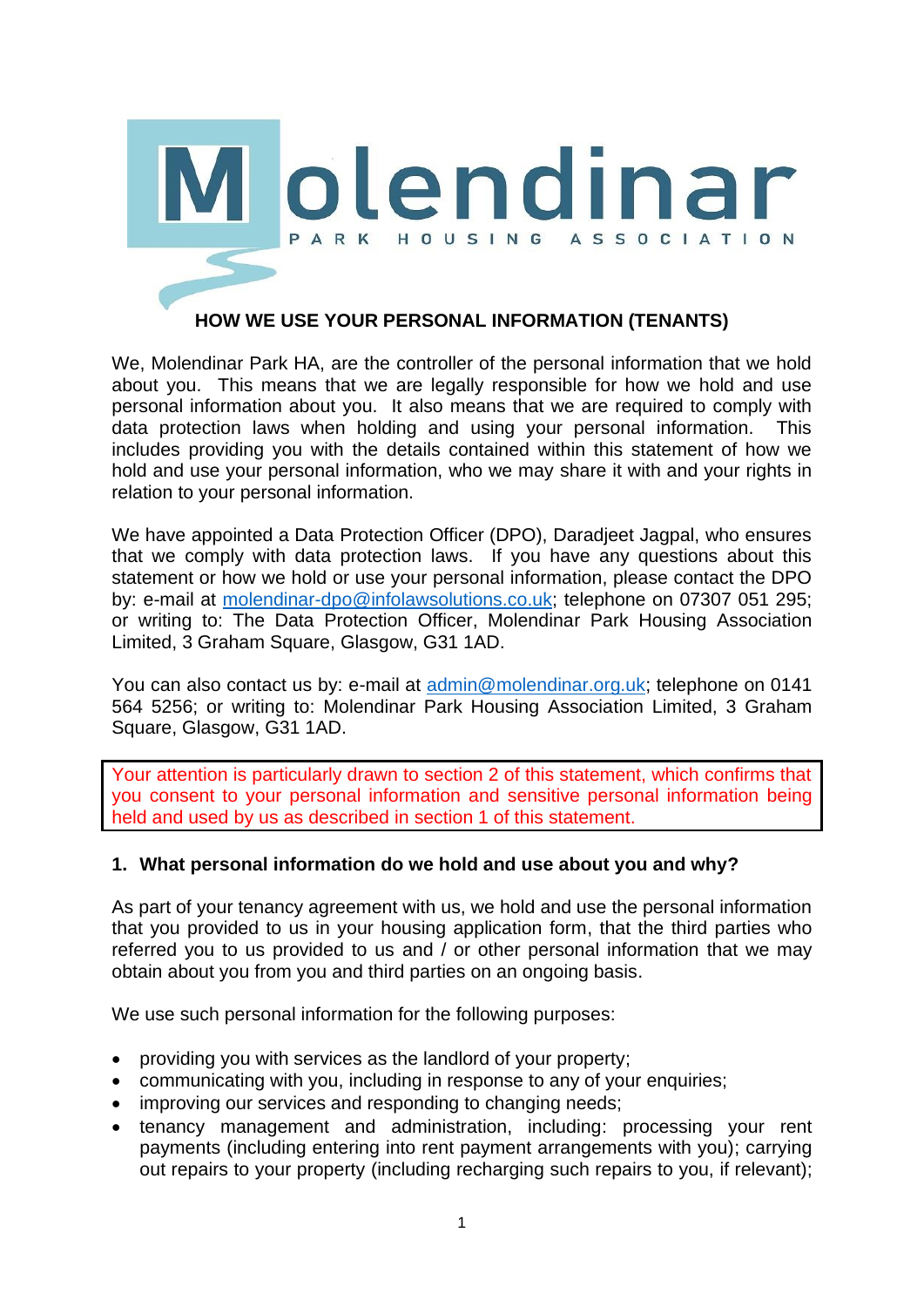assessing your housing needs; making special adaptations to your property; completing safety and other periodic maintenance checks to your property; handling and resolving complaints made by / against you; and recovering any rent arrears;

- keeping the personal information that we hold about you accurate and up-to-date;
- completing satisfaction surveys to obtain more detailed information about your household;
- complying with our legal and statutory duties, including those contained within the Equality Act 2010;
- publishing our newsletter and other communications in hard copy format, on social media and on our website;
- allowing you to take part in our tenant participation and engagement activities (if you choose to do so);
- preparing and submitting our annual return on the Scottish Social Housing Charter to the Scottish Housing Regulator;
- providing you with benefits, budgeting and debt advice, and signposting you to organisations that can offer further advice and support to you;
- determining whether you are to be classed as a "no lone visit", based on our assessment of your conduct and / or the complaints that we have received about you;
- assisting with crime prevention and detection;
- protecting individuals from harm;
- compiling statistical information and returns to our Committee and the Scottish Housing Regulator; and
- providing a reference on request if you move to another landlord.

# **2. What is our legal basis for holding and using your personal information?**

Data protection laws require us to have a legal reason for holding and using your personal information.

In some circumstances, we may rely on your consent as the legal reason. By providing us with your personal information and sensitive personal information (relating to your health, racial or ethnic origin, religious or other beliefs or sexual orientation) and the personal information and sensitive personal information of other members of your household, you:

- consent to it being used by us as described in section 1 of this statement; and
- confirm that you have informed the other members of your household of 12 years old and above of the content of this statement and they have provided their consent to their personal information and sensitive personal information being used by us as described in section 1 of this statement.

You and the other members of your household have the right to withdraw your consent to us holding and using your and their personal information and sensitive personal information by contacting us. Once you / they have withdrawn your / their consent, we will no longer use your / their personal information and sensitive personal information for the purpose(s) set out in section 1 of this statement, which you originally agreed to, unless we have another legal reason for doing so.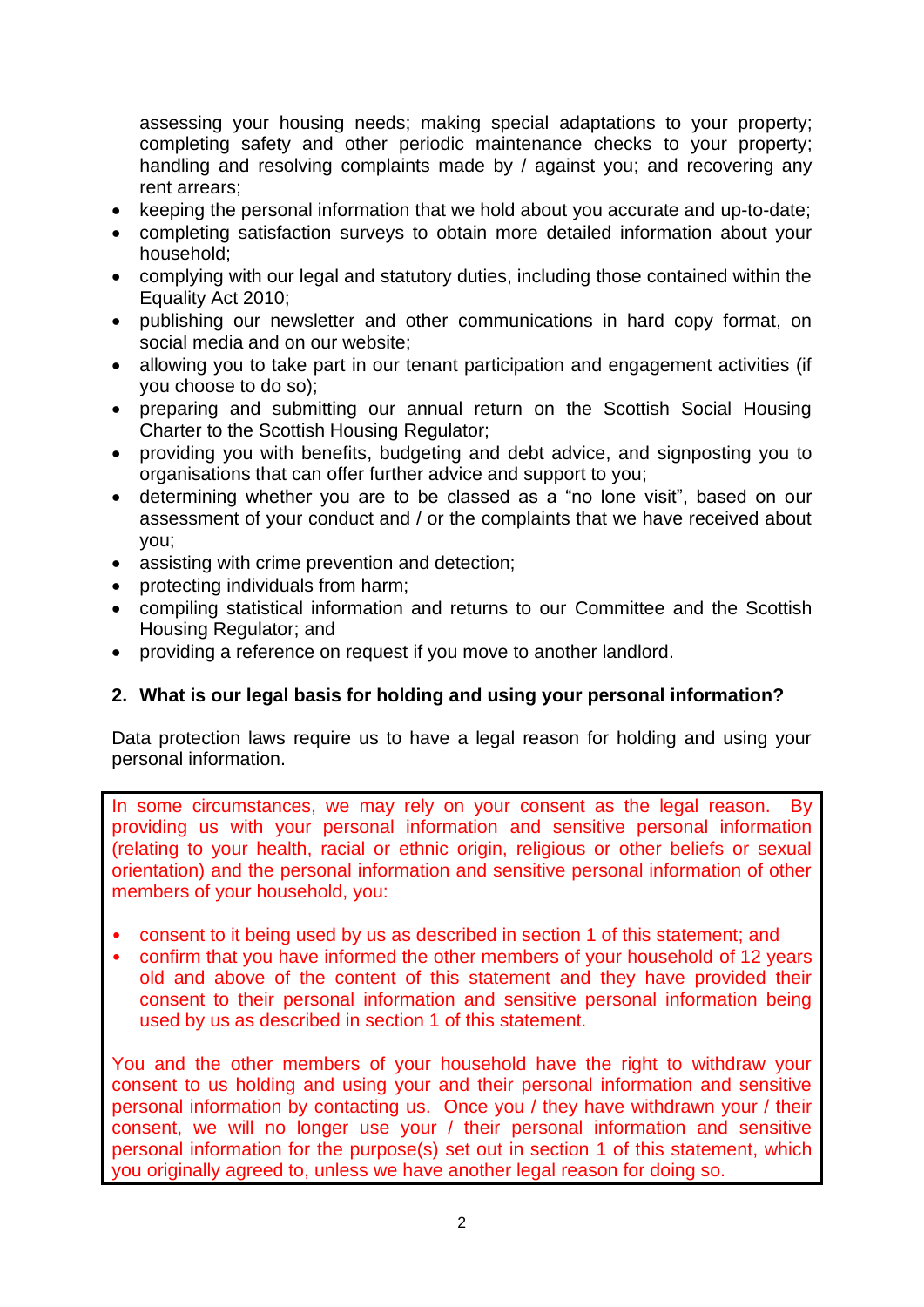Our other legal reasons for holding and using your personal information are:

- performance and management of the tenancy agreement between us;
- legal and regulatory obligations which apply to us as a registered social landlord;
- protection of your vital interests; and
- our legitimate interests while you have a legitimate interest in the protection of your personal information, we also have an overriding legitimate interest in handling and using your personal information, including sharing it with our contractors and service providers (listed in section 3 of this statement), for the purposes described in section 1 of this statement.

#### **3. Who do we share your personal information with?**

We share your personal information with the following organisations for the purposes described in section 1 of this statement:

- our contractors to undertake repairs, works and maintenance to your property;
- our service providers to maintain the systems on which your personal information is stored, including our housing management software, and to allow you to make rent payments to us;
- our survey company to undertake satisfaction surveys on our behalf;
- utility companies to manage payment of utilities for your property;
- the local authority for allocation of housing and compliance with our obligations under the data sharing agreements that we have entered into with the local authority;
- the Department for Work and Pensions for the assessment of benefits payable / paid to you;
- our solicitors for providing advice on debt recovery actions, anti-social behaviour and evictions;
- our debt collection and tracing agents for the recovery of rent arrears;
- Police Scotland, Scottish Fire and Rescue Service and the local authority antisocial behaviour department, if you engage in anti-social or other criminal behaviour while our tenant;
- Scottish Public Services Ombudsman as part of our complaints procedure;
- third parties who undertake mailings on our behalf; and
- other landlords when providing a reference for you.

# **4. How long do we keep your personal information?**

We will only keep your personal information for as long as we need to for the purposes described in section 1 of this statement, including to meet any legal, accounting, reporting or regulatory requirements. More information is contained in our data retention policy, which is available by contacting our DPO.

#### **5. What rights do you have in relation to your personal information that we hold and use?**